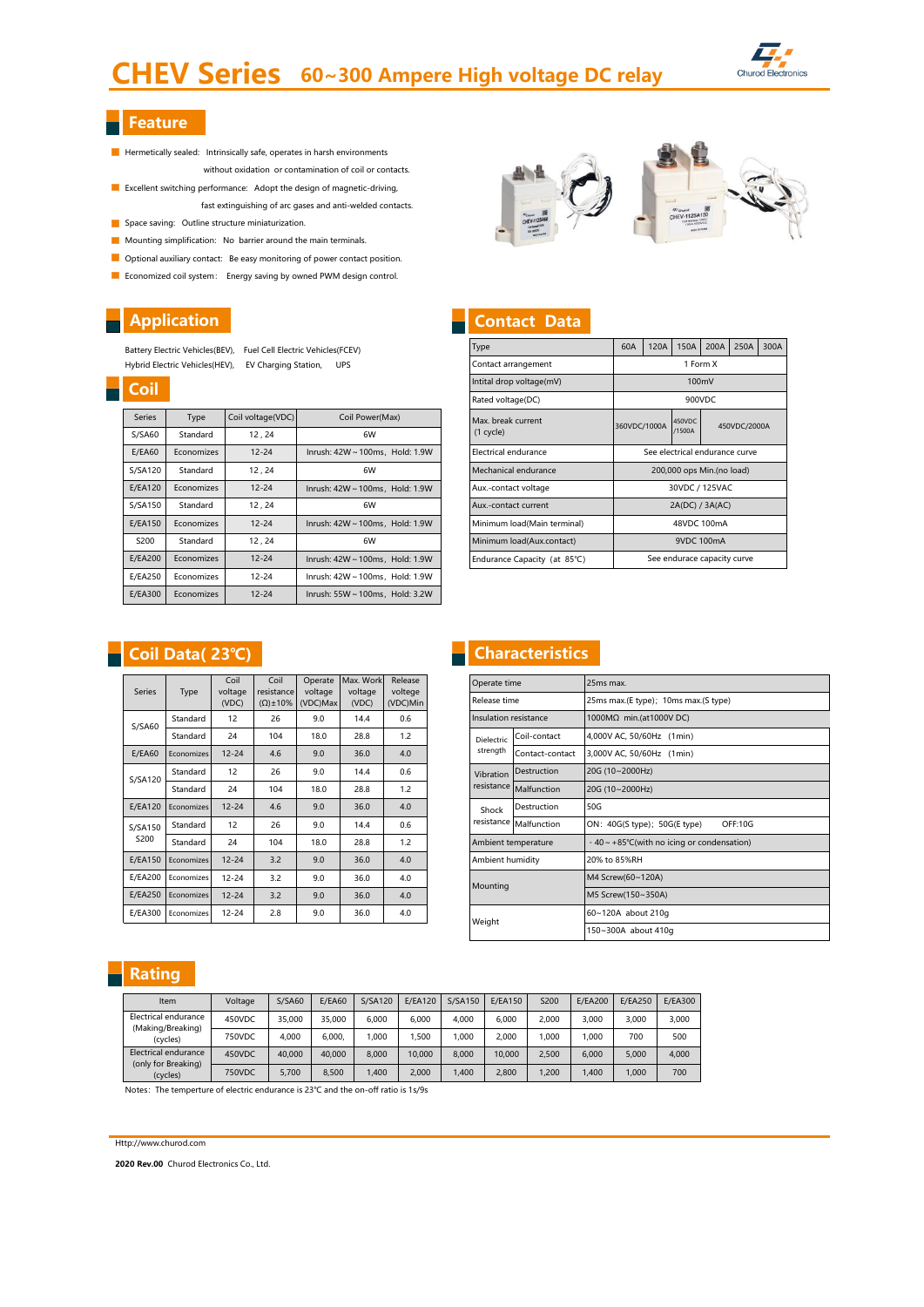# **Ordering Information**

|                                                                             | <b>CHEV</b> | -1 |    |   |   |    |   |      |
|-----------------------------------------------------------------------------|-------------|----|----|---|---|----|---|------|
|                                                                             |             |    | 12 | S | A | 60 | н | ,000 |
|                                                                             |             |    |    |   |   |    |   |      |
| 1. Product family                                                           |             |    |    |   |   |    |   |      |
| <b>CHEV</b> series                                                          |             |    |    |   |   |    |   |      |
| 2.Number of poles                                                           |             |    |    |   |   |    |   |      |
| $1 = 1$ pole                                                                |             |    |    |   |   |    |   |      |
| 3. Rated coil voltage                                                       |             |    |    |   |   |    |   |      |
| 12 = 12VDC 24 = 24VDC 12=12-24VDC(only for E-type)                          |             |    |    |   |   |    |   |      |
| 4.Coil type                                                                 |             |    |    |   |   |    |   |      |
| S = Standard, For 60/120/150/200A                                           |             |    |    |   |   |    |   |      |
| E = Economizes, For 60/120/150/200/250/300                                  |             |    |    |   |   |    |   |      |
| 5.Aux.contact                                                               |             |    |    |   |   |    |   |      |
| $A = With$ aux. contact Blank = Without aux.contact                         |             |    |    |   |   |    |   |      |
| 6.Contact current                                                           |             |    |    |   |   |    |   |      |
| 60=60A 120=120A 150=150A 200=200A 250=250A 300=300A                         |             |    |    |   |   |    |   |      |
| 7. Product type                                                             |             |    |    |   |   |    |   |      |
| Blank = Standard H = H type $P = P$ type W = W type                         |             |    |    |   |   |    |   |      |
| 8. Additional numbers and / or letters                                      |             |    |    |   |   |    |   |      |
| 000-999, AAA-ZZZ, aaa-zzz or blank, only for specitic customer requirements |             |    |    |   |   |    |   |      |

# Typical Products

| <b>Product Description</b> |         |             |              | Characteristic     |                         |                                                                        |
|----------------------------|---------|-------------|--------------|--------------------|-------------------------|------------------------------------------------------------------------|
| Product type               | Code    | Coil Votage | Contact Load | Load Ternimal form | Special Feature         |                                                                        |
| CHEV-1**S*60               | 000     | 12V,24V     | 60A @750VDC  | M5 Screw           |                         |                                                                        |
| CHEV-112E*60               | 000     | $12 - 24V$  | 60A @750VDC  | M5 Screw           |                         |                                                                        |
| CHEV-112E*60               | 001     | 12-24V      | 60A @750VDC  | M5 Screw           | <b>JAE Connector</b>    |                                                                        |
| CHEV-1**S*120              | 000     | 12V,24V     | 120A @750VDC | M5 Screw           |                         | Notes:                                                                 |
| CHEV-1**S*120              | 002     | 12V,24V     | 120A @750VDC | M5 Screw           | Molex Connector         | 1. Code description:                                                   |
| CHEV-112E*120              | 000     | 12-24V      | 120A @750VDC | M5 Screw           |                         | Coil line form<br>$000 -$ leads:                                       |
| CHEV-112EA120              | 500     | 12-24V      | 120A @750VDC | M5 Screw           | 5557 Connector          | 001--leads+JAE Connector:<br>002--leads+Molex Connector:               |
| CHEV-1**S*150              | 000     | 12V.24V     | 150A @750VDC | M8 Screw           |                         | 100/101--leads+yazaki Connector;                                       |
| CHEV-1**S*150              | 210     | 12V,24V     | 150A @750VDC | M8 Screw           | <b>Hulian Connector</b> | 200/210--leads+hulian Connector;<br>500--leads+5557 Connector:         |
| CHEV-1**S*150              | 200     | 12V,24V     | 150A @750VDC | M8 Screw           | <b>Hulian Connector</b> | 2. The length of the coil outgoing wire, aux.                          |
| CHEV-112E*150              | 000     | 12-24V      | 150A @750VDC | M8 Screw           |                         | contact outgoing wire can be optional:<br>100mm, 300mm, 400mm, 1300mm. |
| CHEV-112E*200              | 000     | 12-24V      | 200A @750VDC | M8 Screw           |                         | The default length is 400mm.                                           |
| CHEV-112E*200W             | 000     | 12-24V      | 200A @750VDC | M8 Screw           | Mounting Type W         |                                                                        |
| CHEV-112E*200H             | 000     | 12-24V      | 200A @750VDC | M6 internal Screw  | Mounting Type H         |                                                                        |
| CHEV-112E*200P             | 100     | 12-24V      | 200A @750VDC | M8 Screw           | Mounting Type P         |                                                                        |
| CHEV-112E*250              | 000     | 12-24V      | 250A @750VDC | M8 Screw           |                         |                                                                        |
| CHEV-112E*300              | $000 -$ | $12 - 24V$  | 300A @750VDC | M8 Screw           |                         |                                                                        |
| CHEV-112E300P              | 100     | 12-24V      | 300A @750VDC | M8 Screw           | Mounting Type P         |                                                                        |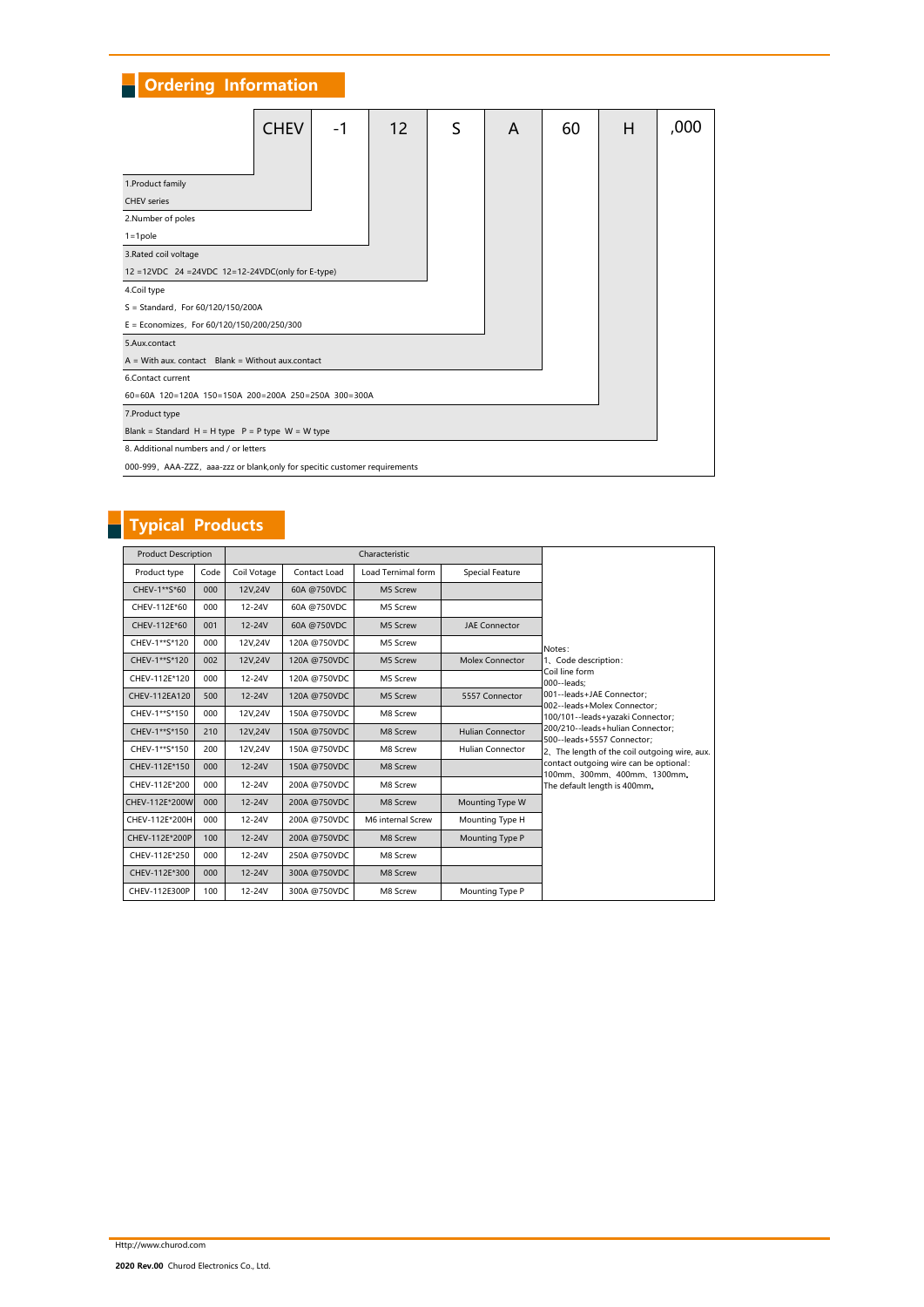

Http://www.churod.com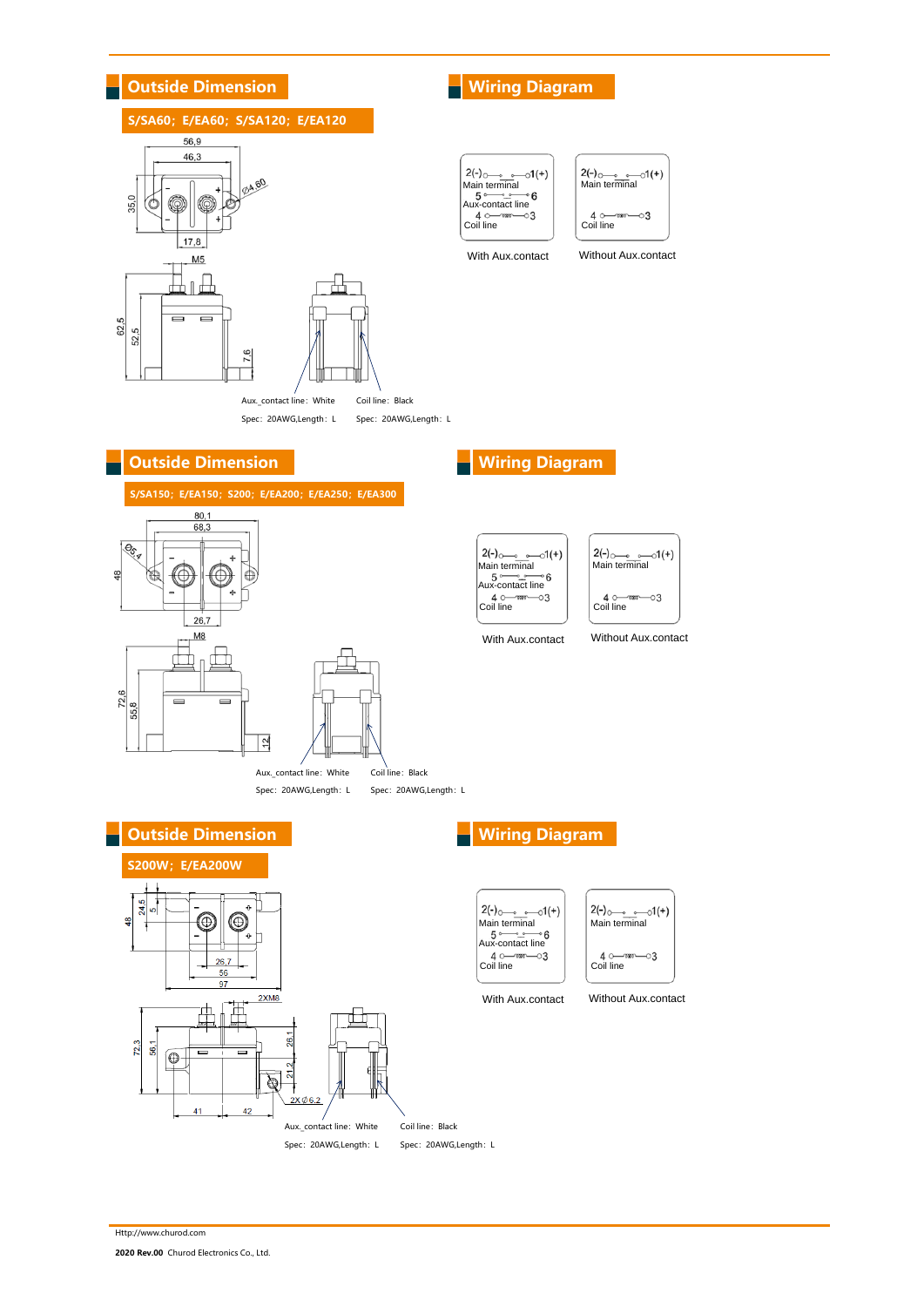

Coil line: Black Spec: 20AWG,Length: L

| <b>Main terminal</b> |
|----------------------|
| —∞∞∞<br>Coil line    |

**Outside Dimension Wiring Diagram** 





Coil line: Black Spec: 20AWG,Length: L

### Remarks:

1)The reference tolerance in outline dimension: outline dimension ≤10mm, reference tolerance is±0.3mm; outline dimension>10mm and ≤50mm, reference tolerance is±0.6mm; outline dimension >50mm, reference tolerance is±1.0mm; CHEV-60~120A: 3.0~3.5 N · m CHEV-150~350A:  $8.0 \sim 9.0$  N  $\cdot$  m CHEV-60~120A: 2~ 2.4N · m CHEV-150~350A: 3~4 N﹒m 2)The torque requirement of Main Terminal: 3)The torque requirement of Relay:

4) L See the Typical Products.

### Http://www.churod.com

2020 Rev.00 Churod Electronics Co., Ltd.

# $2(-)$   $\frac{1}{2}$  $0(+)$  $40$  mm  $-03$ <br>Coil line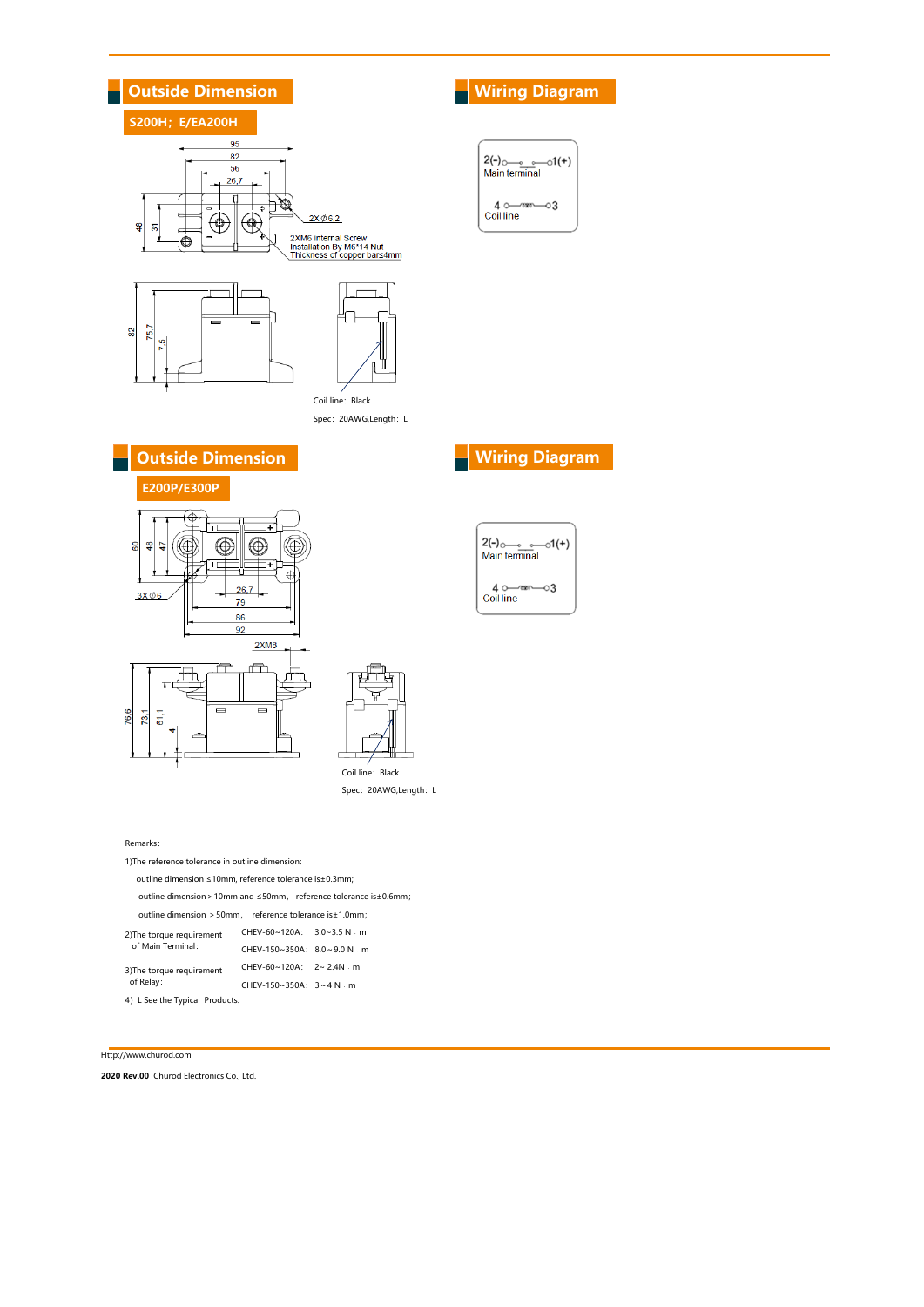







29.9

 $\infty$ E

 $13.6 \pm 0.2$ 

 $\sum_{11.4}$ 

 $13.6$ 

Wire UL3239 AWG20 Black

Housing Hulian 3ML2AL02N

Terminal Hulian 6605123BSS



Connector Form

٠



## Code 500 5557 Connector

 $6.7$ 

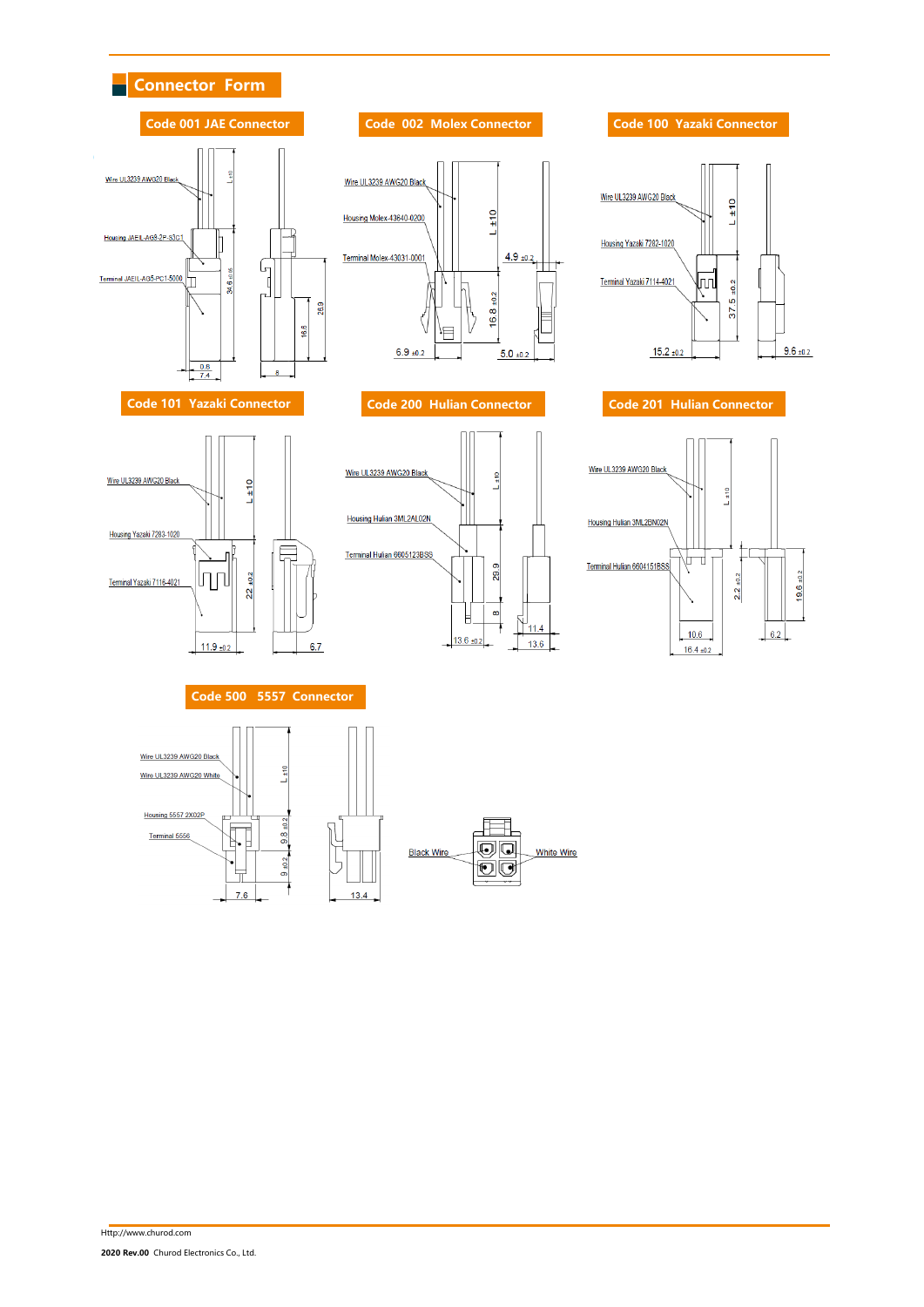## Referance Date

S/SA60

Electric Edurace Curve **Endurance Capacity Curve** 







Resistance Load (Making/Breaking)

750VDC

ħп

╤╤╤╤

ĦĦ

 $10$ 

450VD

T

1000

▓

₩₩

╫╫

Current(A)

 $100$ 

Notes: The environment temperture of test is 85℃; Cross section area of wire≥15mm<sup>;</sup>



### Electric Edurace Curve **Endurance Capacity Curve** Endurance Capacity Curve

Notes: The environment temperture of test is 85℃; Cross section area of wire≥15mm



### Electric Edurace Curve **Electric Edurace Capacity Curve** Endurance Capacity Curve

Notes: The environment temperture of test is 85℃; Cross section area of wire≥50mm<sup>3</sup>



### Electric Edurace Curve **Endurance Capacity Curve** Endurance Capacity Curve



Notes:The environment temperture of test is 85℃; Cross section area of wire≥50mm²



Http://www.churod.com

Electric endurance (cycles)

E/EA120

1,000,000

100,000

 $10,000$ 

 $1,000$ 

 $100$ 

10

 $\overline{1}$ 

 $\overline{1}$ 

Electric endurance (cycles)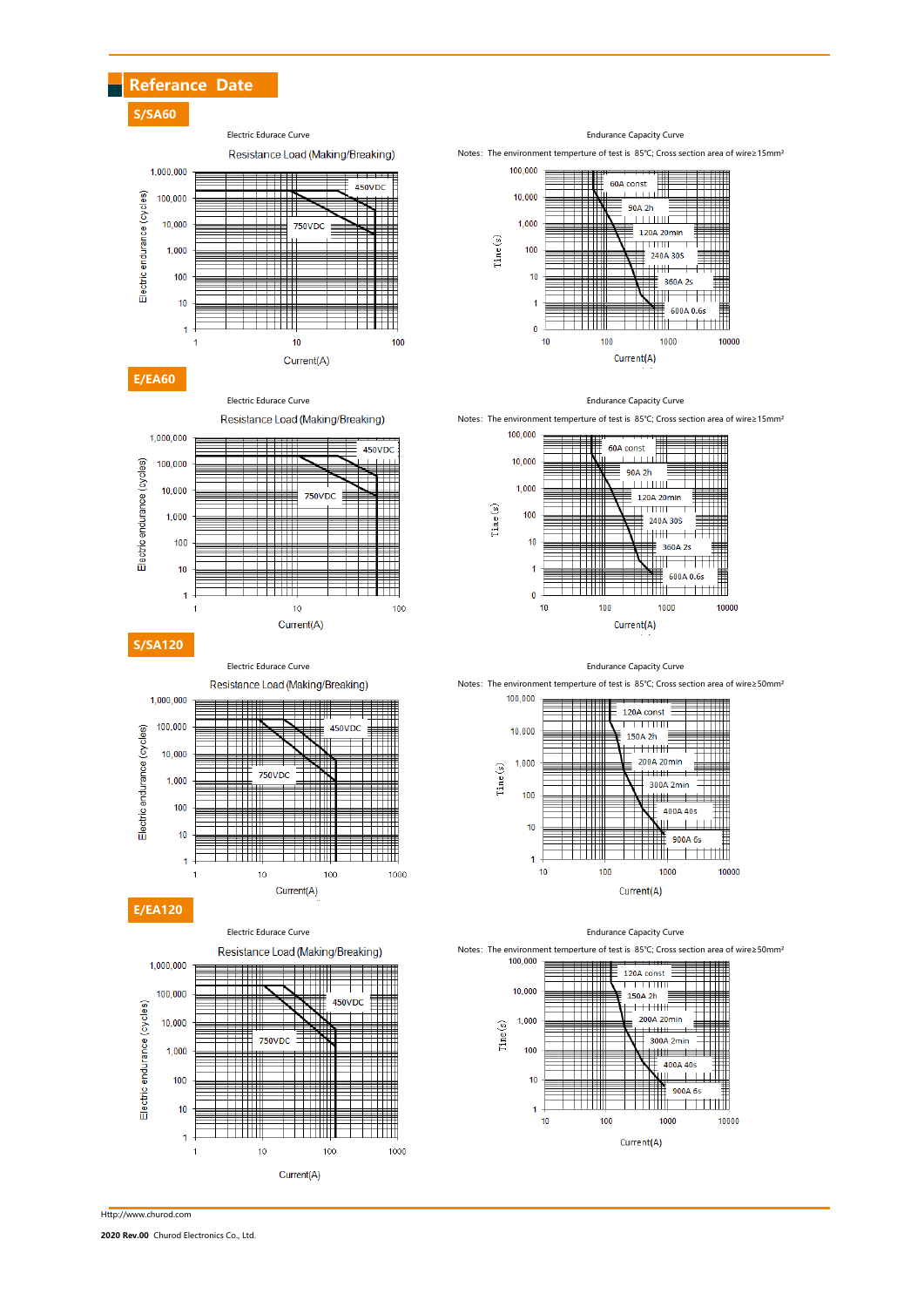



Resistance Load (Making/Breaking)

**750VDC** 

Ħ

╪╪╪

▀▀▀

11111

100

₩

▀

- 1111

 $10$ 

450VD

**THE REAL** 

1000



Electric Edurace Curve **Endurance Curve** Endurance Capacity Curve

Notes: The environment temperture of test is 85℃; Cross section area of wire≥50mm<sup>2</sup>

150A const <u> TTTTIIII</u>

180A 2h

 $+++$ 

₩

Current(A)

1000

ĦĦ

╪╪╪┋

╪╪╪╫

 $100$ 

225A 15min

350A 2min

 $400A$  1 min

9004.85

10000

 $\pm$   $\pm$ 







100

 $\overline{0}$  $10$ 

Current(A)

2000A 0.6s

<u>ti illi</u>

1000

10000

Notes: The environment temperture of test is 85℃; Cross section area of wire≥60mm<sup>3</sup>



E/EA200

S200

Electric endurance (cycles)

1,000,000

100,000

10,000

1.000

100

 $10$ 

 $\overline{1}$ 

Resistance Load (Making/Breaking)

Current(A)



Http://www.churod.com

2020 Rev.00 Churod Electronics Co., Ltd.